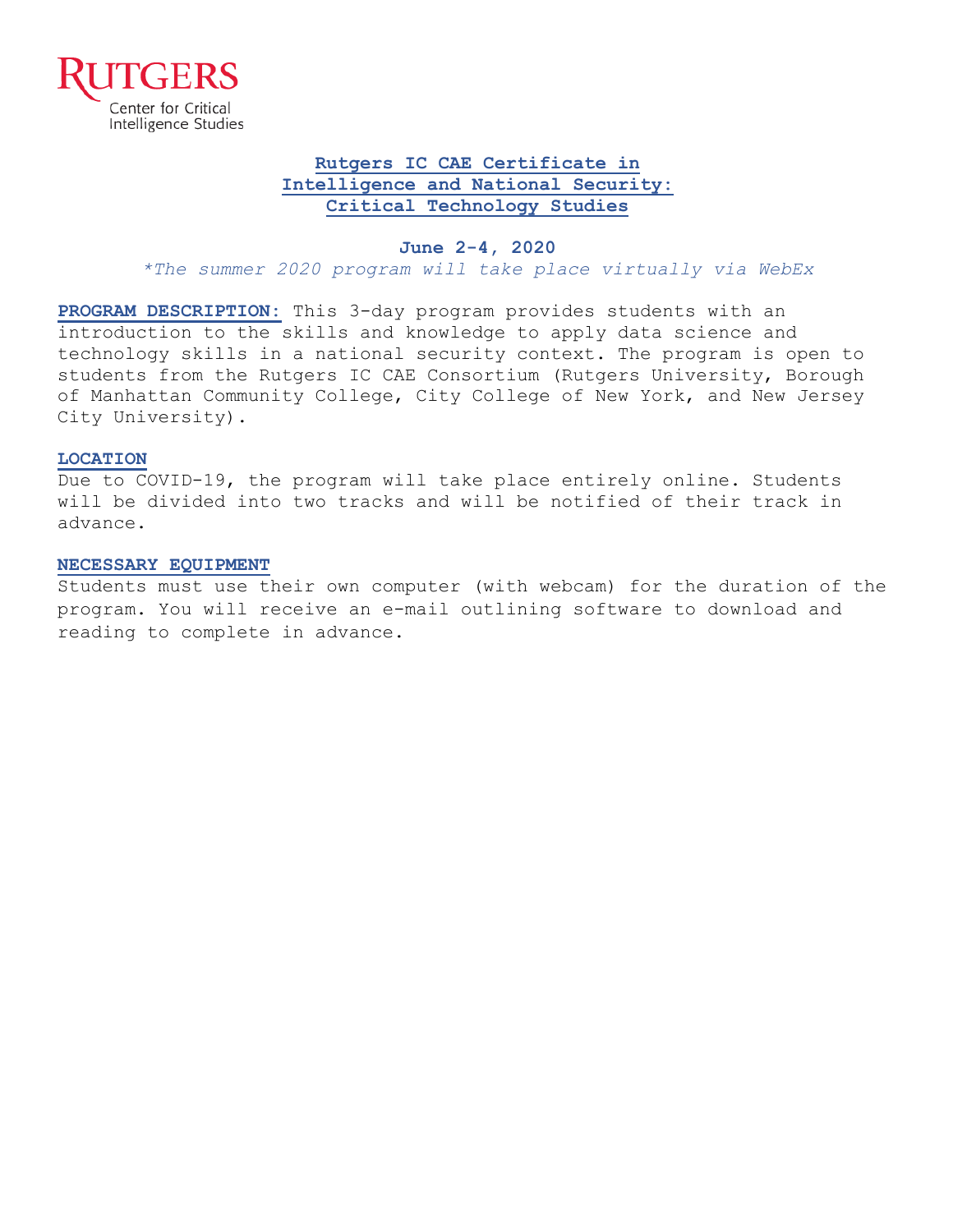### **AGENDA**

# **June 2, 2020**

| $9:00$ AM-9:10AM      | Welcoming Remarks (TRACK A and TRACK B)                                              |                                          |
|-----------------------|--------------------------------------------------------------------------------------|------------------------------------------|
| $9:10AM - 10:10AM$    | Current Threat Assessment and the Application of<br>Technology (TRACK A and TRACK B) |                                          |
| $10:15$ AM- $1:15$ PM | Tableau Session (TRACK<br>A)                                                         | Writing and Briefing<br>Primer (TRACK B) |
| $1:30PM-4:30PM$       | Tableau Session (TRACK<br>B)                                                         | Writing and Briefing<br>(TRACK A)        |
| 4:30PM                | Wrap -Up: (TRACK A and TRACK B)                                                      |                                          |

All students will have reading and a written assignment to prepare, which will need to be completed following Day 1 leading into Day 2.

## **June 3, 2020**

| 9:00AM-9:10AM     | Welcoming Remarks/Housekeeping (TRACK A and TRACK<br>B) |  |
|-------------------|---------------------------------------------------------|--|
| $9:15AM-1:15PM$   | Analytical Writing and Briefing (TRACK A)               |  |
| $9:15AM - 1:15PM$ | Analytical Writing and Briefing (TRACK B)               |  |
| $2:00PM-4:00PM$   | Resume-Writing Workshop - (TRACK A and TRACK B)         |  |
| $4:00PM-4:30PM$   | $Wrap-Up - (TRACK A and TRACK B)$                       |  |